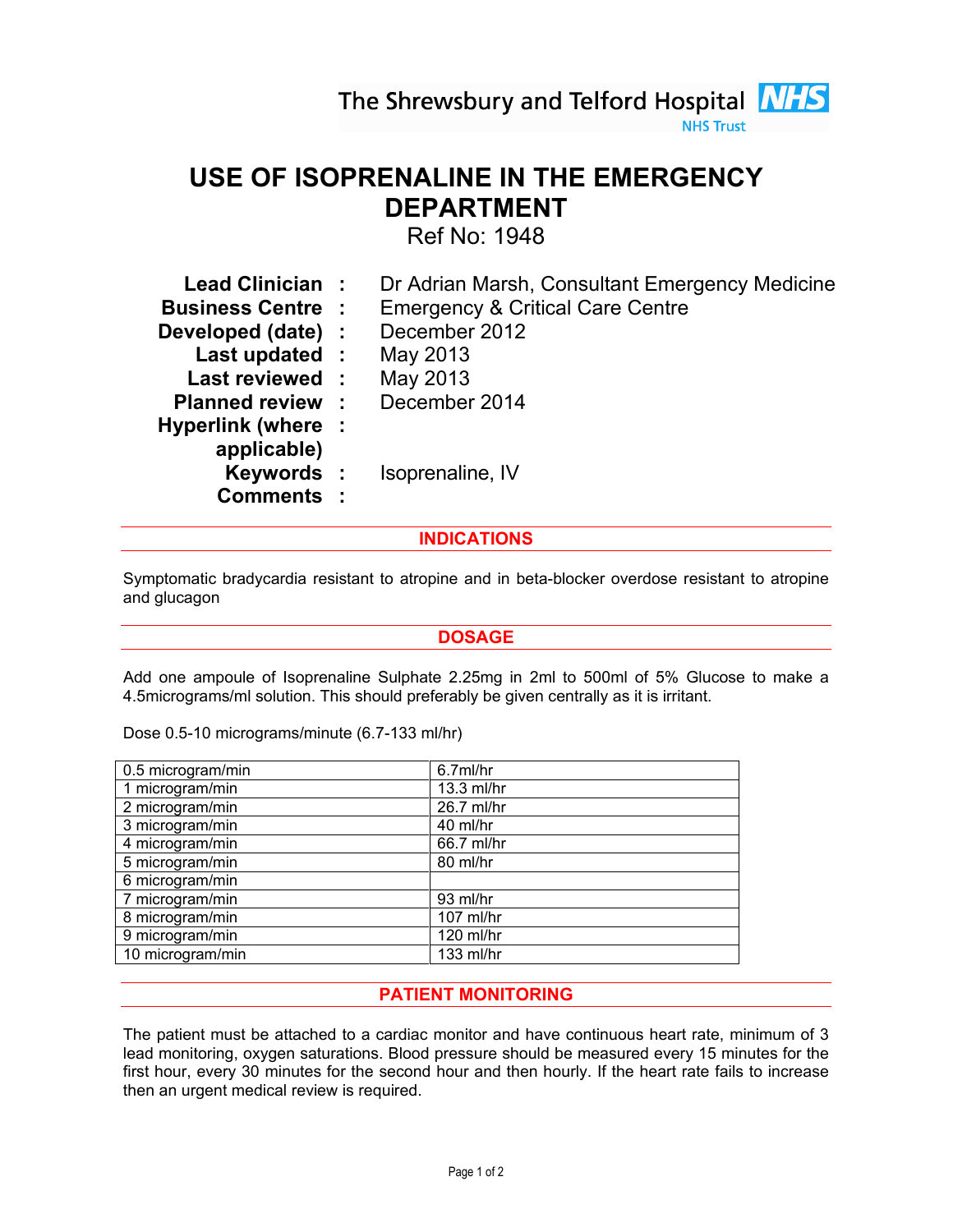#### FLUSHING

Do not flush the vascular access device. After the infusion is discontinued, disconnect the giving set, aspirate the cannula contents and then flush with sodium chloride 0.9% or glucose 5%.

#### SIDE EFFECTS

Tachycardia, cardiac arrhythmias, palpitations, hypotension, tremors, headache, sweating, reduced coronary diastolic perfusion pressure, NOT to be used with myocardial ischaemia as may extend the ischaemic area.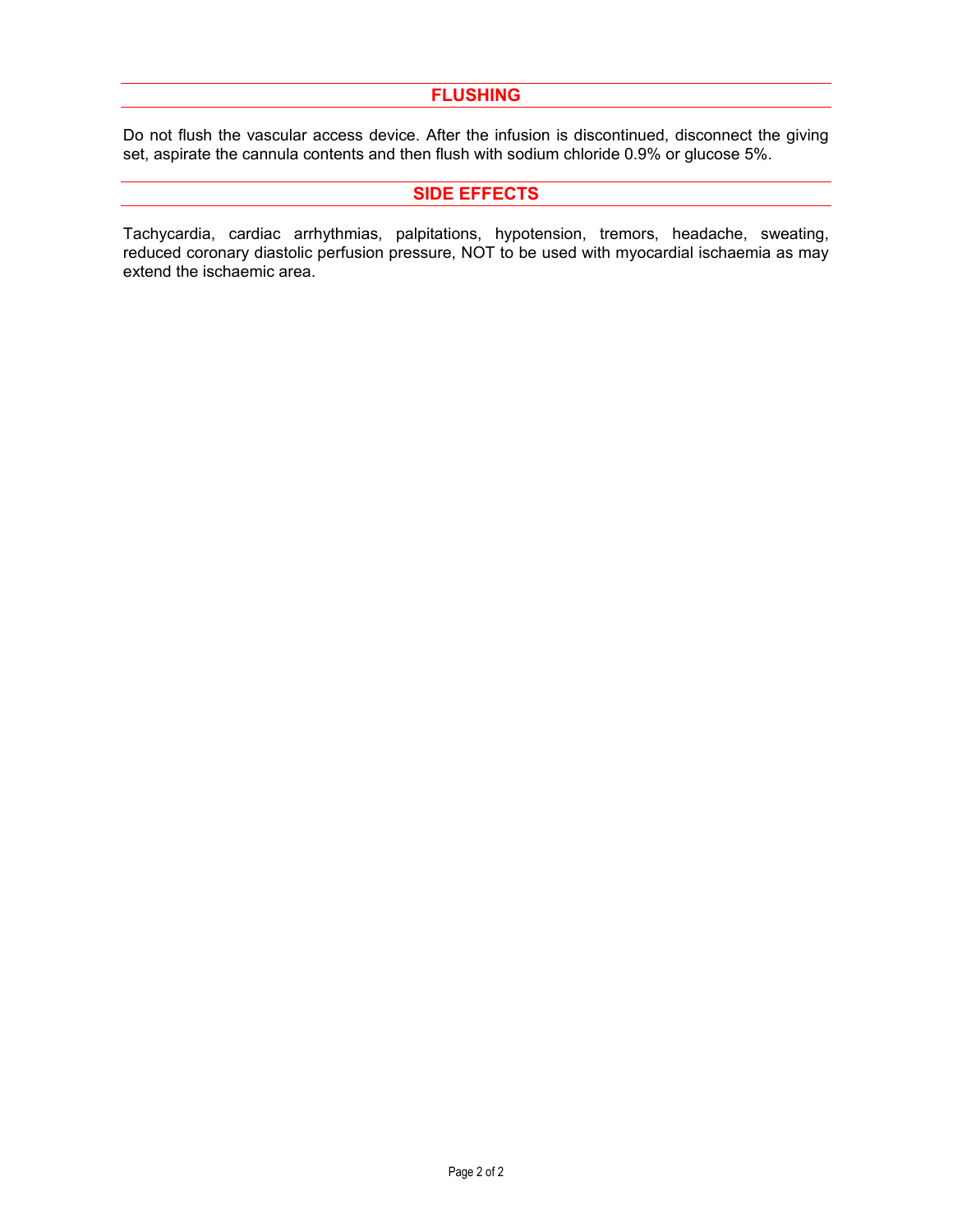## Isoprenaline Hydrochloride 2mg / 2ml

Add 2mg to 500ml 5% Dextrose (4micrograms/ml solution)

Dose 0.5 – 10 mcg / min (7.5 – 150 ml / hour)

| $0.5 \text{~mcg}$ / min       | 7.5 ml / hour   |
|-------------------------------|-----------------|
| 1 mcg / min                   | $15$ ml / hour  |
| $2 \, m c g / m i n$          | 30 ml / hour    |
| $3 \, \text{mcg}$ / min       | 45 ml / hour    |
| $4 \text{ mcq}$ / min         | 60 ml / hour    |
| 5 $mcg/min$                   | 75 ml / hour    |
| 6 mcg / min                   | 90 ml / hour    |
| $7 \,$ mcg / min              | $105$ ml / hour |
| $8 \text{ mcg} / \text{ min}$ | 120 ml / hour   |
| 9 mcg / min                   | $135$ ml / hour |
| $10 \, \text{mcg}$ / min      | $150$ ml / hour |

## **Isoprenaline Hydrochloride**